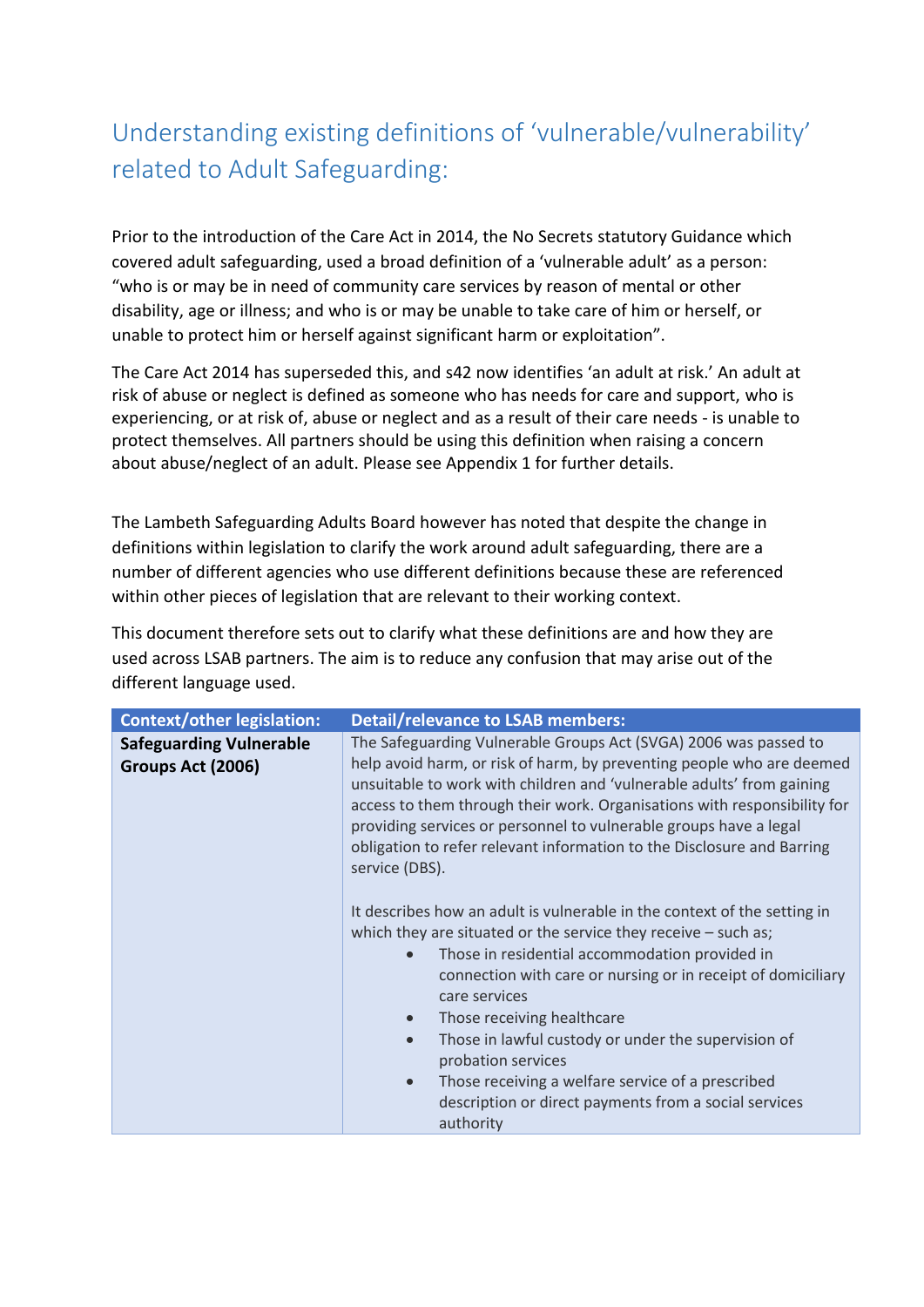|                                                                                                                                                 | Those receiving services or taking part in activities aimed at<br>$\bullet$<br>people with disabilities or special needs because of their<br>age or state of health<br>Those who need assistance in the conduct of their affairs                                                                                                                                                                                                                                                                                                                                                                                                                                                                                                                                                                                                                                                                                                                                                                                                                                                                                                                                                                                                                         |
|-------------------------------------------------------------------------------------------------------------------------------------------------|----------------------------------------------------------------------------------------------------------------------------------------------------------------------------------------------------------------------------------------------------------------------------------------------------------------------------------------------------------------------------------------------------------------------------------------------------------------------------------------------------------------------------------------------------------------------------------------------------------------------------------------------------------------------------------------------------------------------------------------------------------------------------------------------------------------------------------------------------------------------------------------------------------------------------------------------------------------------------------------------------------------------------------------------------------------------------------------------------------------------------------------------------------------------------------------------------------------------------------------------------------|
| The Housing Act 1996<br>(Section 218A)                                                                                                          | This legislation requires local authorities and registered providers to<br>publish a policy on anti-social behaviour, explaining how the landlord<br>will deal with it. The term 'vulnerable victim' is used for people<br>experiencing repeat victimisation/anti-social behaviour (these adults<br>will not all meet the section 42 threshold within the Care Act).                                                                                                                                                                                                                                                                                                                                                                                                                                                                                                                                                                                                                                                                                                                                                                                                                                                                                     |
| The Housing Act 1996<br>(section 189 (i))                                                                                                       | Under the Housing Act 1996 local authorities have a duty to secure that<br>accommodation is made available for applicants who are homeless and<br>in priority need. Section 189 (1) of the 1996 Act defines priority need,<br>and section 189 (1)(c) outlines that priority need includes "a person<br>who is vulnerable as a result of old age, mental illness or handicap or<br>physical disability or other special reason, or with whom such a person<br>resides or might reasonably be expected to reside."                                                                                                                                                                                                                                                                                                                                                                                                                                                                                                                                                                                                                                                                                                                                         |
| <b>Metropolitan Police</b><br><b>Service' Vulnerability</b><br><b>Assessment Framework</b>                                                      | Metropolitan Police Service (MPS) use this framework to identify those<br>most vulnerable/at risk (now extended to include assessment for<br>referrals to Chanel panel).<br>MPS definition for vulnerability within this states:<br>Vulnerability may result from an environmental or individual's<br>circumstance or behaviour indicating that there may be a risk to that<br>person or another. Those who come to notice of the police as vulnerable<br>will require an appropriate response and should include appropriate<br>multi-agency intervention especially where they come to repeat notice<br>of police. Additional factors to vulnerability may include mental health,<br>disability, age or illness. All MPS personnel that have contact with the<br>public will use the VAF to identify vulnerability in any persons they have<br>contact with. This includes victims, witnesses, suspects or members of<br>the public. The purpose of applying the VAF at the earliest stage is to<br>maximize opportunities for early intervention and to prevent someone<br>from becoming a victim or suspect at a later stage. The VAF must be<br>recorded as a narrative by the reporting officer on the circumstances<br>section on MERLIN reports. |
| <b>The Safeguarding</b><br><b>Vulnerable People in the</b><br><b>NHS Accountability and</b><br><b>Assurance Framework</b><br>(NHS England 2015) | This provides guidance for the health service on their responsibilities<br>for safeguarding children, young people and adults from harm, neglect<br>or abuse. It outlines that safeguarding must be a core function of any<br>NHS Organisations business.                                                                                                                                                                                                                                                                                                                                                                                                                                                                                                                                                                                                                                                                                                                                                                                                                                                                                                                                                                                                |
| <b>NHS England Safeguarding</b><br><b>Policy 2015</b>                                                                                           | In this policy document, it states the following:<br>NHS England, as with all other NHS bodies has a statutory duty to<br>ensure that it makes arrangements to safeguard and promote the<br>welfare of children and young people, to protect adults at risk from                                                                                                                                                                                                                                                                                                                                                                                                                                                                                                                                                                                                                                                                                                                                                                                                                                                                                                                                                                                         |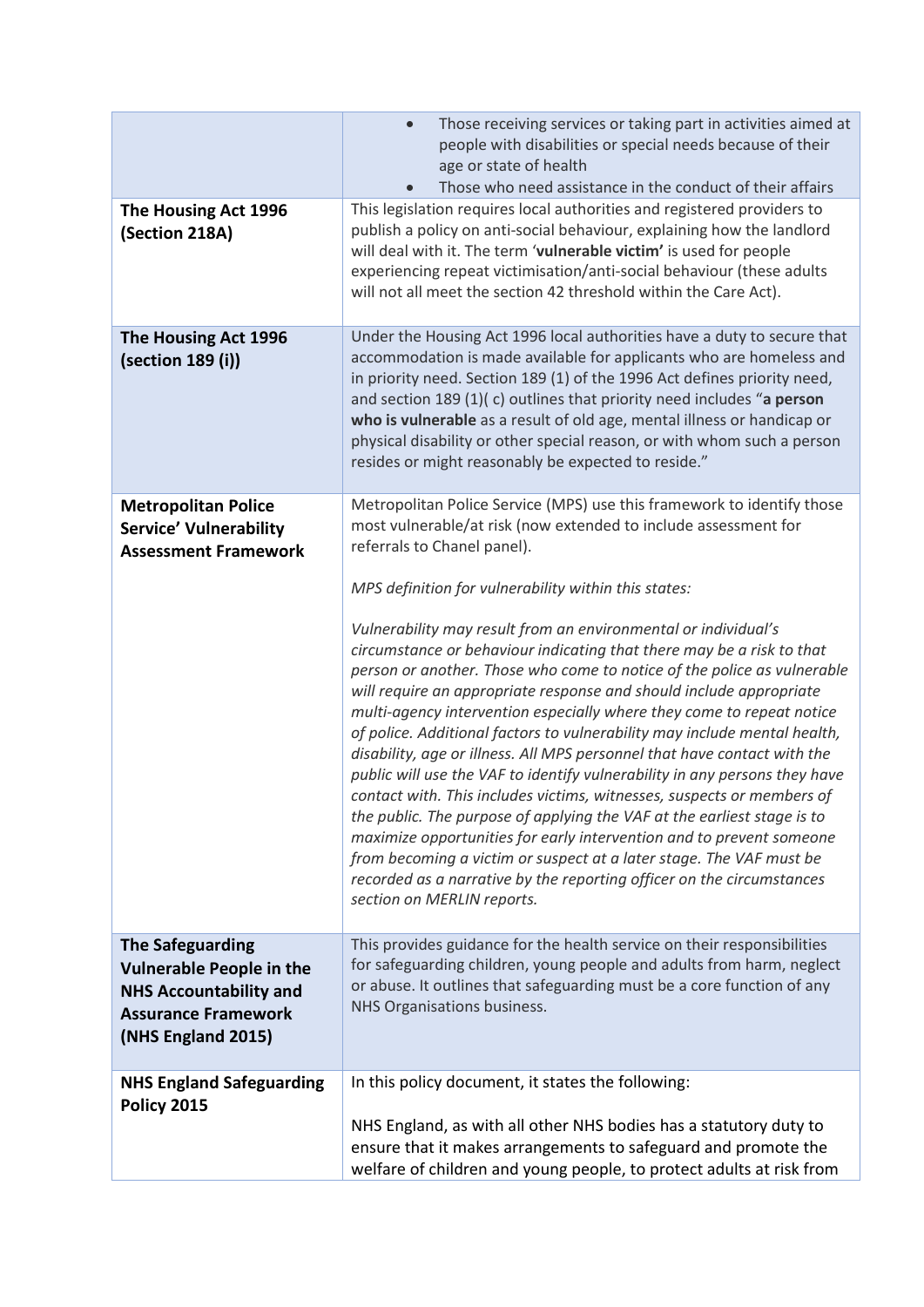|                                                                          | abuse or the risk of abuse and support the Home Office Counter<br>Terrorism strategy CONTEST, which includes a specific focus on<br>PREVENT (preventing violent extremism / radicalisation).<br>Throughout this document, safeguarding children, young people and<br>adults at risk includes those vulnerable to violent extremism/<br>radicalisation<br>The PREVENT agenda requires healthcare organisations to work with<br>partner organisations to contribute to prevention of terrorism by<br>Safeguarding and protecting vulnerable individuals and making<br>safety a shared endeavour.                                                                                                                                                                                                                                                                                                                                            |
|--------------------------------------------------------------------------|-------------------------------------------------------------------------------------------------------------------------------------------------------------------------------------------------------------------------------------------------------------------------------------------------------------------------------------------------------------------------------------------------------------------------------------------------------------------------------------------------------------------------------------------------------------------------------------------------------------------------------------------------------------------------------------------------------------------------------------------------------------------------------------------------------------------------------------------------------------------------------------------------------------------------------------------|
| South London and<br><b>Maudsley (SLaM)</b><br><b>Safeguarding Policy</b> | In the context of safeguarding adults, the vulnerability of the adult at<br>risk is related to how able they are to make and exercise their own<br>informed choices free from duress, pressure or undue influence of any<br>sort and to protect themselves from abuse, neglect and exploitation.<br>Vulnerability can be seen as a continuum - this approach reflects the<br>shifting nature of vulnerability and encourages practitioners to identify<br>the potential of acquired vulnerability due to wider circumstances $-$ in<br>that a client can be temporarily vulnerable. Vulnerability may be an<br>important factor in safeguarding concerns relating to Domestic Abuse.<br>Staff should refer to additional guidance 'Adult Safeguarding and<br>Domestic Abuse - A guide to support practitioners and managers'<br>(ADASS 2015). This guidance and the Trust Domestic Violence Policy are<br>available on the SLAM Intranet. |
| <b>Context/other legislation:</b>                                        | Detail/relevance to other organisations:                                                                                                                                                                                                                                                                                                                                                                                                                                                                                                                                                                                                                                                                                                                                                                                                                                                                                                  |
| <b>Safeguarding and Clergy</b><br><b>Discipline Measure 2016</b>         | Archbishop's Council of the Church of England<br>'In this Measure, "vulnerable adult" means a person aged 18 or over<br>whose ability to protect himself or herself from violence, abuse, neglect<br>or exploitation is significantly impaired through physical or mental<br>disability or illness, old age, emotional fragility or distress, or otherwise;<br>and for that purpose, the reference to being impaired is to being<br>temporarily or indefinitely impaired.'                                                                                                                                                                                                                                                                                                                                                                                                                                                                |